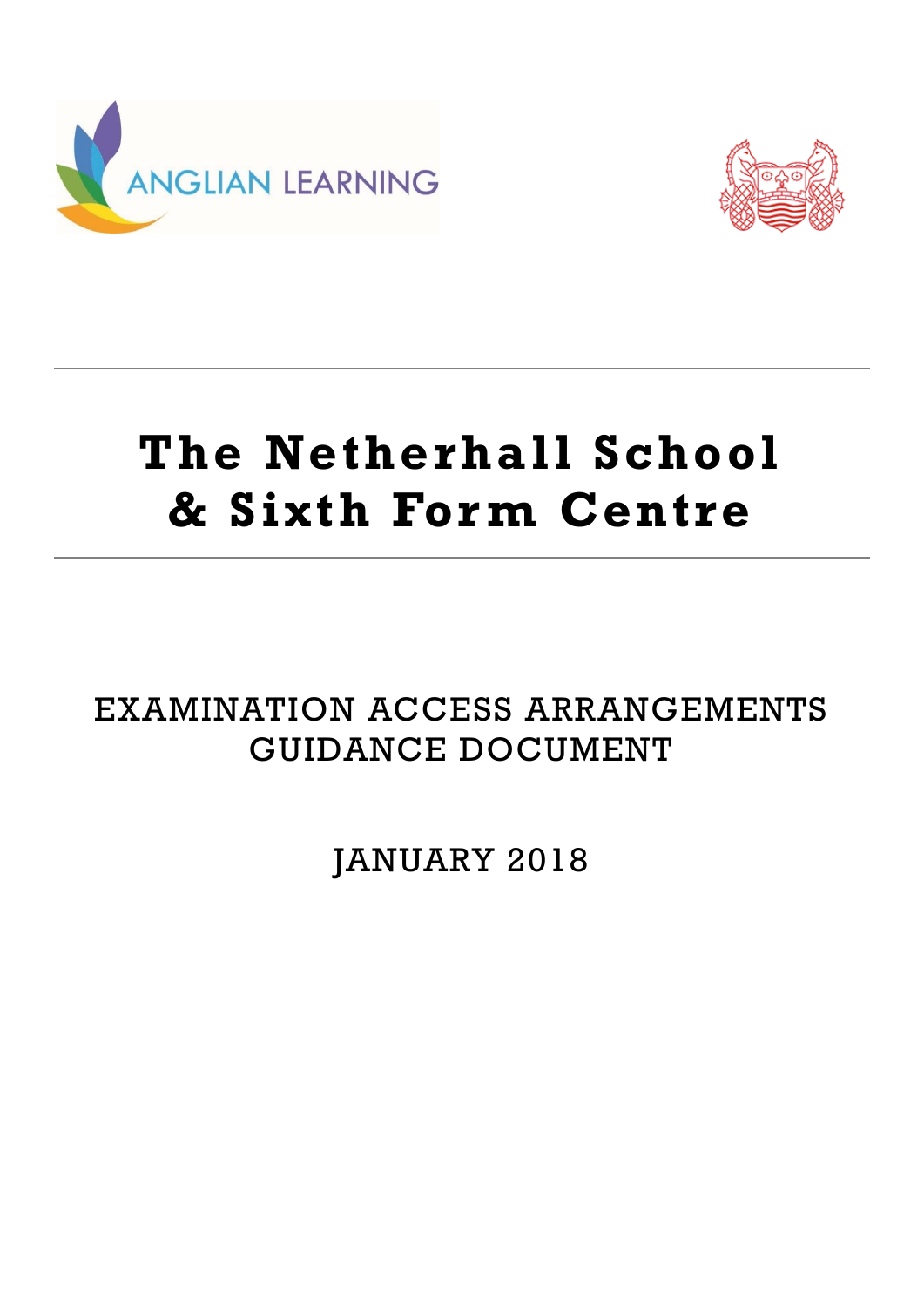#### **Rationale**

This Examination Access Arrangements Guidance Document details the actions taken to ensure inclusive access to examinations and assessment at The Netherhall School and Sixth Form Centre. This includes those with formally diagnosed Special Educational Needs and Disabilities (SEND). The guidance aims to support the Netherhall philosophy of Inspiring, Individual and Inclusive.

# **Definitions**

# **Disability**

Section 6 of the Equality Act 2010 defines disability as a '*physical or mental impairment which has a substantial and long term adverse effect on someone's ability to carry out normal day to day activities'*. Long term is defined as '*lasting, or likely to last, for at least 12 months'*.

# **Special Educational Needs**

A candidate has "special educational needs" as defined in the SEND code of practice (2015). Children have special educational needs if they have a learning difficulty or disability which calls for special educational provision to be made for them. The Equality Act 2010 definition of disability includes substantial and long-term sensory impairments such as those affecting sight or hearing, mental health difficulties and long-term health conditions such as asthma, diabetes, epilepsy and cancer. Children and young people with such conditions do not necessarily have SEN, but there is a significant overlap between disabled children and young people and those with SEN.

#### **What are Access Arrangements?**

Access arrangements must be agreed before any assessment takes place. They allow students to demonstrate their skills, knowledge and understanding without changing the demands of the assessment. The intention behind access arrangements is to meet the particular needs of a candidate without affecting the integrity of the assessment. They must also demonstrate a candidates 'normal way of working' within the centre.

Access arrangements are the principal way in which awarding bodies comply with the duty under the Equality Act 2010 to make 'reasonable adjustments.'

# **Access Arrangements at Netherhall**

Netherhall aims to ensure that all students have equal access to examinations and are neither advantaged nor disadvantaged over their peers by any long term, substantial SEND which fall into the following four categories as identified within the SEN Code of Practice (2014):

- 1. Communication and interaction.
- 2. Cognition and learning.
- 3. Social, emotional and mental health
- 4. Sensory and/ or physical needs.

We will do this by applying the rules for Access Arrangements as set out in the most recent Joint Council for Qualifications (JCQ guidelines). We believe it is important to abide by the JCQ regulations, so that there is parity in how access arrangements are awarded throughout a student's secondary schooling and into post-16 provision.

We will use every opportunity to identify students' needs from their first contact with the school. Professional reports are requested that demonstrate a SEND and a recommendation for a reasonable adjustment to be made to meet the student's needs and the type of access arrangements that are appropriate. Access arrangements reflect the support that is usually given to the student in the classroom, internal exams and mock examinations. This is commonly referred to as 'normal way of working.'

# **When might students need to be given Exam Access Arrangements?**

An Exam Access Arrangement (EAA) is a provision or type of support given to a student (subject to exam board approval) in an exam, where a particular need has been identified and is provided so that the student has appropriate access to the exam.

#### **Types of Access Arrangement**

There are several different types of Access Arrangement;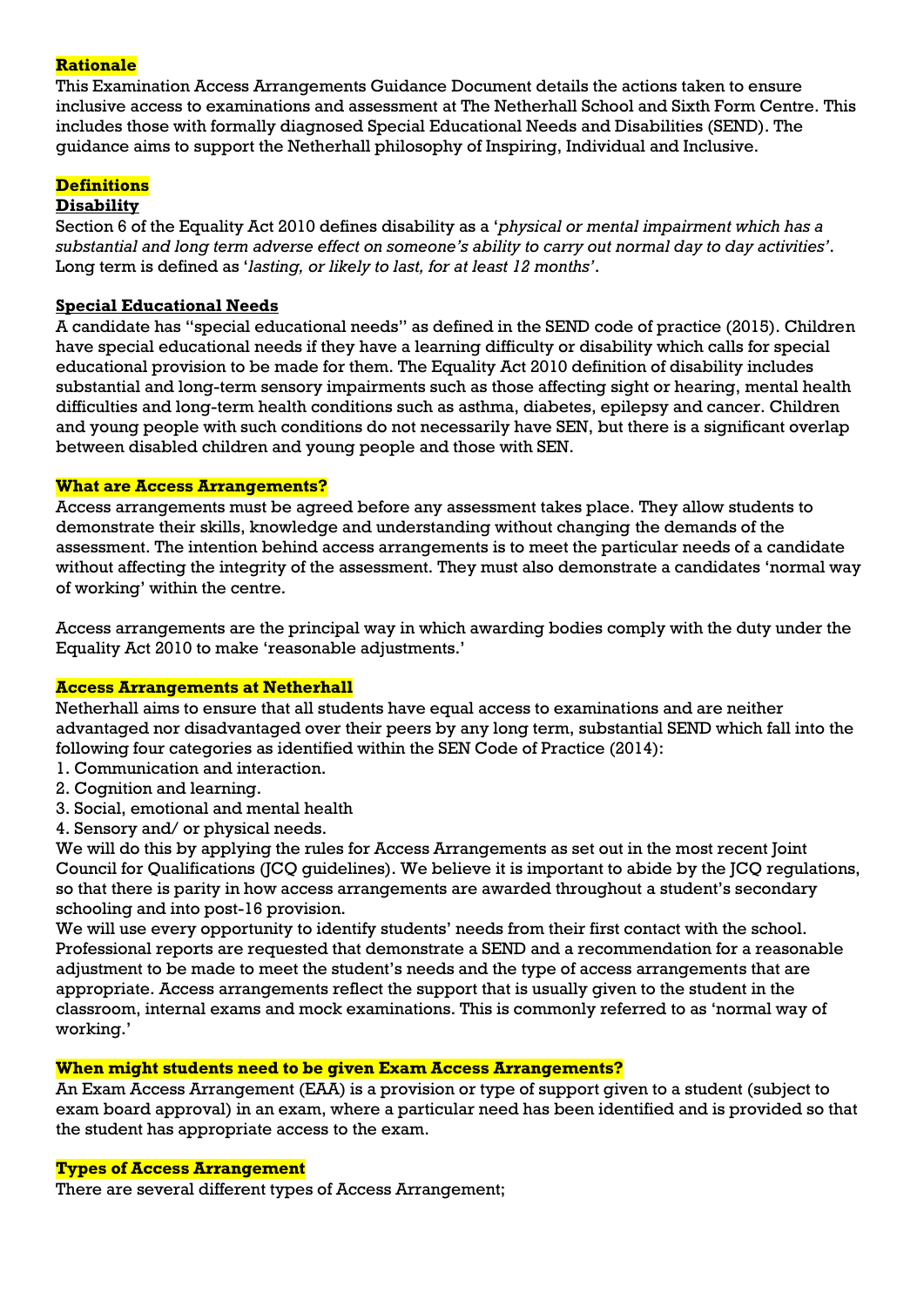# **Online Applications through JCQ Access Arrangements Online**

- **•** Extra time  $-25%$ , 50%, 50% +
- Computer reader / reader
- Scribe / Voice activated software
- Oral Language modifier
- Practical Assistant
- Exemption

# **Centre delegated**

- Supervised rest breaks
- Read aloud
- Word processor
- Transcript
- Prompter
- Live speaker
- Sign Language Interpreter
- Alternative accommodation
- Bilingual dictionaries
- Separate room

|                                            | What is it?                                                                                                                                                                                                          | Criteria                                                                                                                                                                                                                                                                                                                                         |
|--------------------------------------------|----------------------------------------------------------------------------------------------------------------------------------------------------------------------------------------------------------------------|--------------------------------------------------------------------------------------------------------------------------------------------------------------------------------------------------------------------------------------------------------------------------------------------------------------------------------------------------|
| <b>SCRIBE</b><br><b>Online application</b> | A trained adult writes for the<br>student. The student would<br>dictate their answers. The scribe<br>would write exactly what they<br>say.                                                                           | Student has a physical disability;<br>Where her/his writing:- is<br>illegible and may hamper<br>their ability to be<br>understood.<br>Speed is too slow to be able<br>$\bullet$<br>to complete the exam in the<br>allotted time.<br>In MFL, the student must dictate<br>every word in the target<br>language and must do so letter<br>by letter. |
|                                            | spelling and punctuation. In any exams that include marks for<br>spelling, punctuation and grammar, a student would score 0 for any                                                                                  | Scribes must write exactly what is said to them in such cases, including                                                                                                                                                                                                                                                                         |
|                                            | such marks.                                                                                                                                                                                                          |                                                                                                                                                                                                                                                                                                                                                  |
|                                            | What is it?                                                                                                                                                                                                          | Criteria                                                                                                                                                                                                                                                                                                                                         |
| <b>READER</b><br><b>Online application</b> | A trained adult who would read<br>the question and any relevant<br>text (with the exception of<br>Section A of an English GCSE<br>Exam) for the student.<br>The student would then write the<br>answer/s themselves. | A student has a standardised<br>score of 84 or below in a test<br>delivered by Specialist Assessor<br>$(100 \text{ is the average}).$                                                                                                                                                                                                            |
|                                            | A reader can read instructions and questions to the student; read the<br>whole paper if necessary or the student may prefer to just ask for<br>some specific words to be read to them.                               |                                                                                                                                                                                                                                                                                                                                                  |
|                                            | What is it?                                                                                                                                                                                                          | Criteria                                                                                                                                                                                                                                                                                                                                         |
| <b>PROMPTER</b><br>Centre delegated        | A trained adult can prompt them<br>with a few permitted phrases to<br>refocus, move the student on to<br>the next question or indicate<br>how much time is left.                                                     | A student who persistently loses<br>concentration/focus, and is not<br>aware of time and this can also<br>be put in place for students who<br>are affected by OCD<br>(Obsessive Compulsive                                                                                                                                                       |
|                                            |                                                                                                                                                                                                                      | Disorder). Students with OCD<br>often focus on one question in                                                                                                                                                                                                                                                                                   |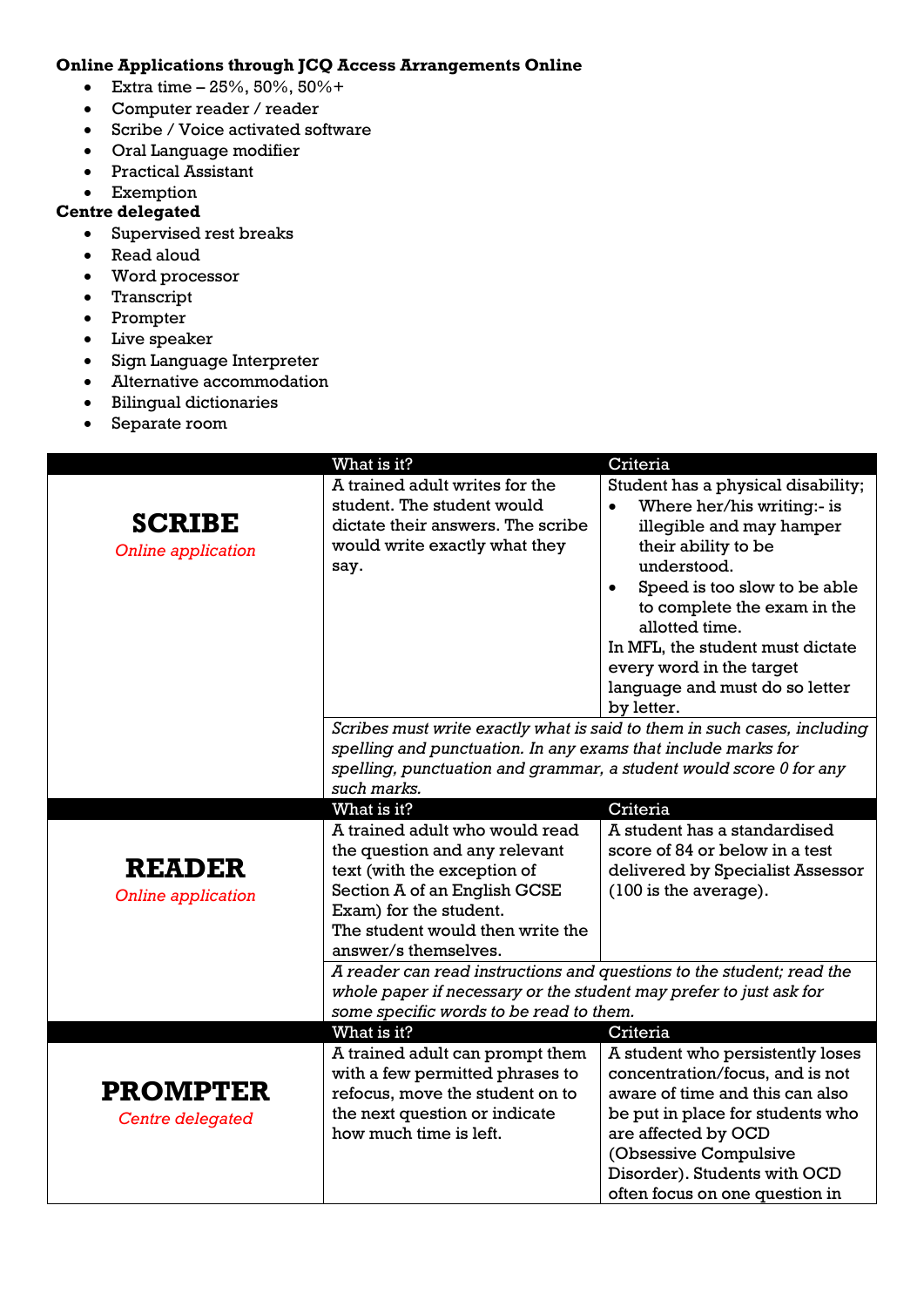|                         |                                                                                                                                        | particular rather than moving                                  |
|-------------------------|----------------------------------------------------------------------------------------------------------------------------------------|----------------------------------------------------------------|
|                         |                                                                                                                                        | onto look at other questions in<br>the exam paper.             |
|                         | What is it?                                                                                                                            | Criteria                                                       |
|                         |                                                                                                                                        |                                                                |
|                         |                                                                                                                                        |                                                                |
| <b>TRANSCRIPT</b>       | NO LONGER PERMITTED UNDER JCQ REGULATIONS 2016/17                                                                                      |                                                                |
|                         |                                                                                                                                        |                                                                |
|                         | What is it?                                                                                                                            | Criteria                                                       |
|                         | Where a candidate is reading                                                                                                           | A candidate who persistently                                   |
|                         | difficult text he/she may work                                                                                                         | struggles to understand what                                   |
| <b>READ ALOUD</b>       | more effectively if they can hear                                                                                                      | they have read, but who does                                   |
| <b>Centre delegated</b> | themselves read.                                                                                                                       | not qualify for a reader, to read                              |
|                         |                                                                                                                                        | aloud.                                                         |
|                         | The arrangement must reflect the candidate's normal way of working<br>in internal school tests and mock examinations.                  |                                                                |
|                         | A candidate who reads aloud to himself/herself must be                                                                                 |                                                                |
|                         | accommodated separately within the centre.                                                                                             |                                                                |
|                         | What is it?                                                                                                                            | Criteria                                                       |
|                         | A student with a medical condition such as epilepsy/diabetes where                                                                     |                                                                |
| <b>SEPARATE ROOM</b>    | it isn't appropriate for them to sit an exam in the main exam hall.<br>Students who are agoraphobic/have a psychological condition may |                                                                |
| Centre delegated        | also need to sit an exam in a separate room.                                                                                           |                                                                |
|                         | Medical evidence must be provided in advance to support this<br>arrangement and then be approved by the SENCo.                         |                                                                |
|                         |                                                                                                                                        |                                                                |
|                         | What is it?                                                                                                                            | Criteria                                                       |
|                         | Individually prepared papers for                                                                                                       | Students for who other access                                  |
|                         | candidates. The modification of                                                                                                        | arrangements are unsuitable.                                   |
| <b>MODIFIED</b>         | papers involves additional                                                                                                             |                                                                |
| <b>PAPER</b>            | resources. Therefore centres are                                                                                                       |                                                                |
| Centre delegated        | required to provide the<br>awarding bodies with early                                                                                  |                                                                |
|                         | notification that a candidate will                                                                                                     |                                                                |
|                         | require a modified paper.                                                                                                              |                                                                |
|                         | Modified papers must be ordered in advance of a specific                                                                               |                                                                |
|                         | examination series.                                                                                                                    |                                                                |
|                         | Centres must not order papers for candidates unless they intend to<br>enter them for the relevant examination series.                  |                                                                |
|                         | Access arrangements online allows centres to place orders for                                                                          |                                                                |
|                         | <b>GCSE and GCE modified papers.</b>                                                                                                   |                                                                |
|                         | What is it?                                                                                                                            | Criteria                                                       |
|                         | Access to a laptop for an exam (if<br>appropriate – not for subjects                                                                   | The provision to use a laptop is<br>put in place to address an |
| <b>LAPTOP</b>           | such as Maths) so the student                                                                                                          | underlying difficulty such as:                                 |
| <b>Centre delegated</b> | would word process their                                                                                                               | Speed of handwriting; medical                                  |
|                         | answers. Spelling and grammar                                                                                                          | condition; physical disability;                                |
|                         | checks would be disabled and a                                                                                                         | sensory impairment; planning                                   |
|                         | special exam account would be<br>used with no internet access.                                                                         | and organisational difficulties or<br>poor legibility.         |
|                         | The use of a laptop in exams reflects the student's normal way of                                                                      |                                                                |
|                         | working at the school and has been agreed as appropriate to the                                                                        |                                                                |
|                         | student's needs. The use of a laptop cannot be granted to a student                                                                    |                                                                |
|                         | simply because this is their preferred way of working.                                                                                 |                                                                |
|                         | Centres are allowed to provide a word processor with the spelling                                                                      |                                                                |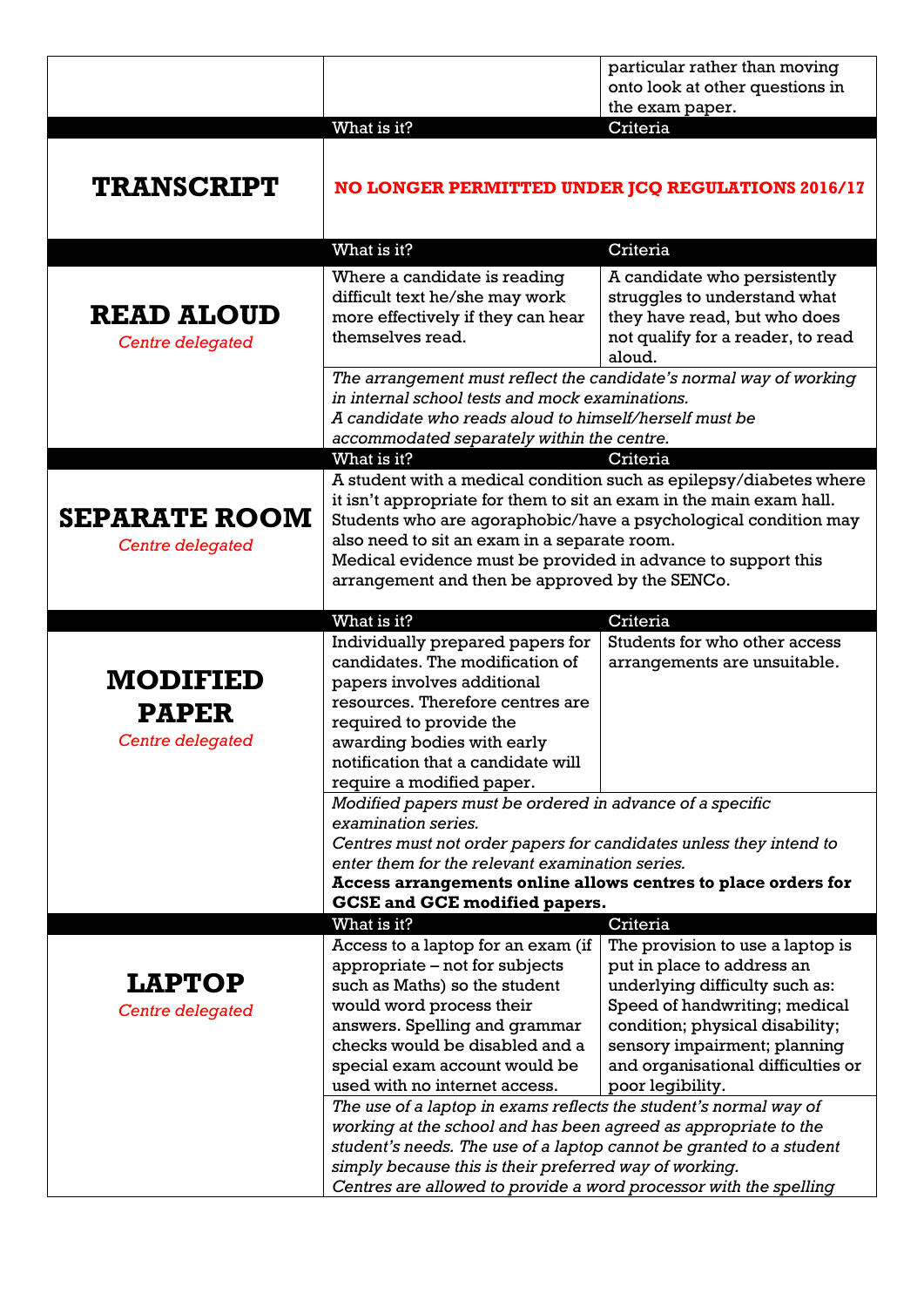|                           | and grammar check facility/predictive text disabled (switched off) to a                |                                                                             |
|---------------------------|----------------------------------------------------------------------------------------|-----------------------------------------------------------------------------|
|                           | candidate where it is their normal way of working within the centre                    |                                                                             |
|                           | and is appropriate to their needs.                                                     |                                                                             |
|                           | For example, the quality of language significantly improves as a result                |                                                                             |
|                           | of using a word processor due to problems with planning and                            |                                                                             |
|                           | organisation when writing by hand. (This also extends to the use of                    |                                                                             |
|                           | electronic braillers and tablets.)                                                     |                                                                             |
|                           | What is it?                                                                            | Criteria                                                                    |
|                           | Students are permitted to stop                                                         | A student has a physical                                                    |
|                           | for short break/s during the                                                           | disability which prevents them                                              |
| <b>REST BREAKS</b>        | exam and the time stopped is                                                           | from concentrating for long                                                 |
| <b>Centre delegated</b>   | added to the finish time, with the                                                     | periods of time.                                                            |
|                           | effect of elongating the exam but<br>not actually using any extra time.                |                                                                             |
|                           | Students are not permitted to                                                          |                                                                             |
|                           | have exam materials with them                                                          |                                                                             |
|                           | during rest breaks.                                                                    |                                                                             |
|                           | This is now the recommended option from the exam boards before                         |                                                                             |
|                           | considering extra time.                                                                |                                                                             |
|                           | Rest breaks are not included in any Extra Time allowance that<br>the student may have. |                                                                             |
|                           |                                                                                        |                                                                             |
|                           | The amount of time awarded is granted at the discretion of the                         |                                                                             |
|                           | SENCo.                                                                                 |                                                                             |
|                           | What is it?                                                                            | Criteria                                                                    |
|                           | Students may be entitled to an                                                         | Students will have an assessment                                            |
|                           | allowance of 25% depending on                                                          | to determine their speed of                                                 |
| <b>EXTRA TIME</b>         | the history of evidence of need                                                        | processing. A standardised                                                  |
| <b>Online application</b> | and the recommendation of the                                                          | score of 84 or below (100 being                                             |
|                           | Designated Specialist Teacher or                                                       | average) can qualify for extra<br>time.                                     |
|                           | <b>Teaching Assistant.</b><br>Extra time between 26 and                                | In exceptional circumstances,                                               |
|                           | 50% can be granted in                                                                  | a candidate may require more                                                |
|                           | extraordinary circumstances.                                                           | than 50% extra time in order to                                             |
|                           |                                                                                        | manage a very substantial                                                   |
|                           |                                                                                        | impairment.                                                                 |
|                           | There are cases where students get a score of more than 84. In these                   |                                                                             |
|                           | cases more evidence is needed to prove that a student should receive                   |                                                                             |
|                           | extra time. This could be in the form of an extensive history of need,                 |                                                                             |
|                           | formal diagnosis of a significant learning difficulty, or evidence of a                |                                                                             |
|                           | substantial long term adverse effect on the performance of a child's                   |                                                                             |
|                           | speed of working.                                                                      |                                                                             |
|                           | The amount of time that students should receive is decided by                          |                                                                             |
|                           | What is it?                                                                            | the Specialist Assessor and based upon their processing speeds.<br>Criteria |
|                           | A live speaker for pre-recorded                                                        | Students who have persistent                                                |
|                           | examination components, e.g.                                                           | and significant difficulties in                                             |
| <b>LIVE SPEAKER</b>       | MFL listening examinations, to a                                                       | following speech at normal                                                  |
| <b>Centre delegated</b>   | candidate where it is their                                                            | speed.                                                                      |
|                           | normal way of working within                                                           |                                                                             |
|                           | the centre.                                                                            |                                                                             |
|                           | The live speaker will speak or                                                         |                                                                             |
|                           | read aloud the contents of the                                                         |                                                                             |
|                           | CD or tape in a Listening                                                              |                                                                             |
|                           | examination.                                                                           |                                                                             |
|                           |                                                                                        | Criteria                                                                    |
|                           | What is it?                                                                            |                                                                             |
|                           | A responsible adult who may<br>clarify the carrier language used                       | Students whose disability has a<br>very substantial and long term           |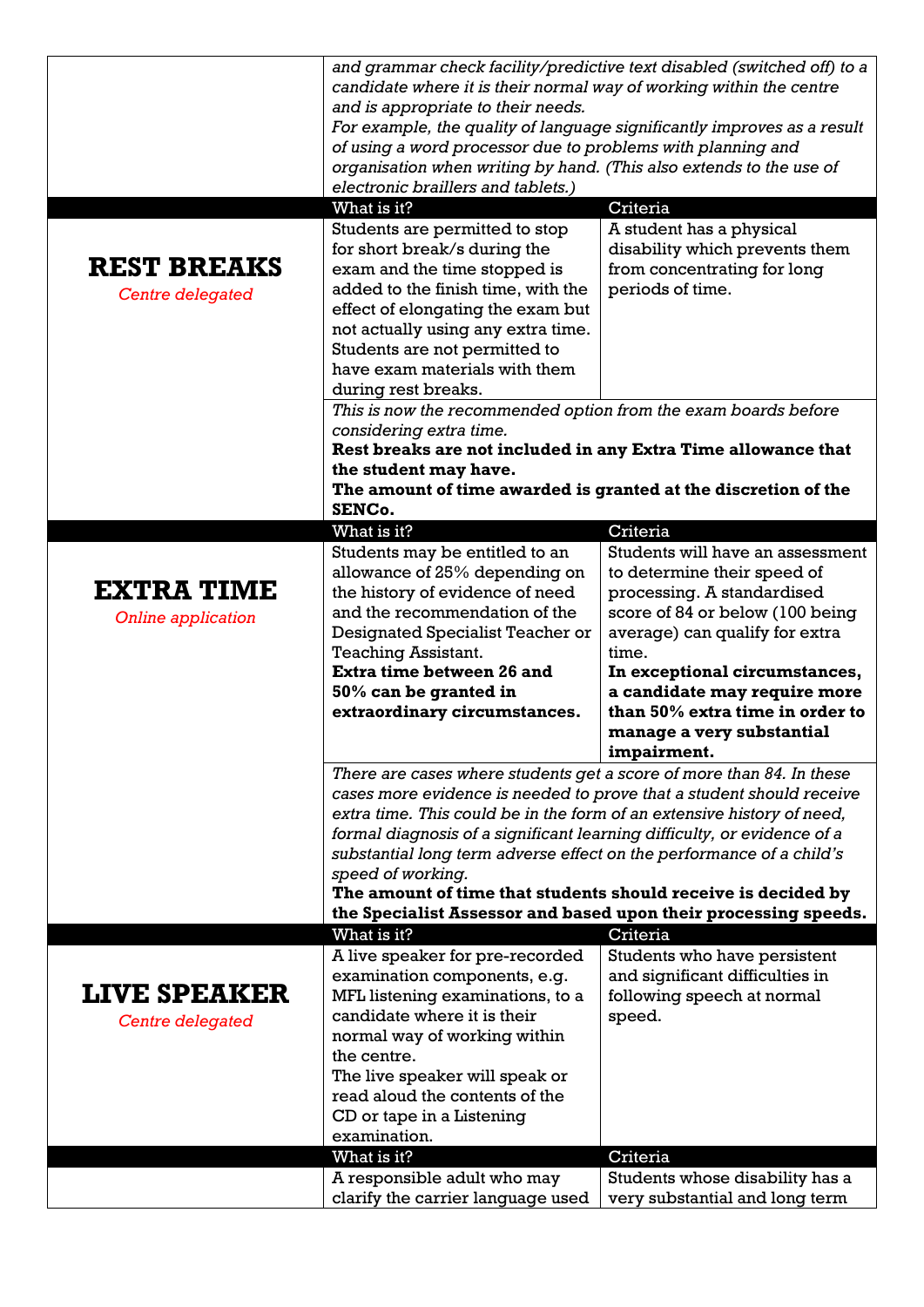| <b>ORAL LANGUAGE</b>      | in the examination paper when                                                                                                          | adverse effect resulting in very          |
|---------------------------|----------------------------------------------------------------------------------------------------------------------------------------|-------------------------------------------|
|                           | requested to do so by a                                                                                                                | persistent and significant                |
| <b>MODIFIER</b>           | candidate.                                                                                                                             | difficulties in accessing and             |
| <b>Online application</b> | The Oral Language Modifier                                                                                                             | processing information.                   |
|                           | must not explain technical terms                                                                                                       |                                           |
|                           | or subject specific terms. The                                                                                                         |                                           |
|                           | ability to understand these terms                                                                                                      |                                           |
|                           | is part of the assessment. If such                                                                                                     |                                           |
|                           | terms are explained to the<br>candidate then the demands of                                                                            |                                           |
|                           | the question will have been                                                                                                            |                                           |
|                           | compromised and may                                                                                                                    |                                           |
|                           | constitute malpractice.                                                                                                                |                                           |
|                           | An Oral Language Modifier must be seen as a rare and exceptional                                                                       |                                           |
|                           | arrangement.                                                                                                                           |                                           |
|                           | An Oral Language Modifier is an adjustment of last resort so an                                                                        |                                           |
|                           | application must only be made once all other relevant access                                                                           |                                           |
|                           | arrangements have been considered and found to be unsuitable or                                                                        |                                           |
|                           | unworkable. There must be a very strong justification as to why an                                                                     |                                           |
|                           | Oral Language Modifier is required.                                                                                                    |                                           |
|                           | An Oral Language Modifier may also act as a reader.                                                                                    |                                           |
|                           | An Oral Language Modifier will not be allowed to read questions or                                                                     |                                           |
|                           | text in a paper (or a section of a paper) testing reading.                                                                             |                                           |
|                           | A candidate who would normally be eligible for an Oral Language                                                                        |                                           |
|                           | Modifier, but is not permitted this arrangement in a paper (or a<br>section of a paper) testing reading may be granted up to a maximum |                                           |
|                           | of 50% extra time.                                                                                                                     |                                           |
|                           | An approved application for an Oral Language Modifier will allow the                                                                   |                                           |
|                           | centre to grant the candidate up to a maximum of 50% extra time in a                                                                   |                                           |
|                           | paper (or a section of a paper) testing reading.                                                                                       |                                           |
|                           | What is it?                                                                                                                            | Criteria                                  |
|                           | Only to be used by student's                                                                                                           | Should reflect the student's              |
|                           | whose first language is not                                                                                                            | normal way of working.                    |
| <b>BILINGUAL</b>          | English, Irish or Welsh.                                                                                                               |                                           |
| <b>DICTIONARY</b>         | The bilingual dictionary must<br>be held in the centre to ensure                                                                       |                                           |
| Centre delegated          | no unauthorised information                                                                                                            |                                           |
|                           | e.g. notes/revision is                                                                                                                 |                                           |
|                           | enclosed or written inside.                                                                                                            |                                           |
|                           | Such dictionaries must not be used in English Language, Irish                                                                          |                                           |
|                           | Language or Welsh Language examinations or Modern Foreign                                                                              |                                           |
|                           | Language examinations testing one of the languages of the                                                                              |                                           |
|                           | dictionary or a similar language, for example, a Portuguese                                                                            |                                           |
|                           | dictionary in a Spanish examination. The use of a bilingual                                                                            |                                           |
|                           | translation dictionary.                                                                                                                |                                           |
|                           | What is it?<br>A trained adult who presents the                                                                                        | Criteria<br>Students whose 'normal way of |
|                           | questions in a different language                                                                                                      | working' requires sign language           |
| <b>SIGN LANGUAGE</b>      | without:                                                                                                                               | interpretation.                           |
|                           | Changing the meaning;                                                                                                                  |                                           |
| <b>INTERPRETER</b>        | Providing any additional                                                                                                               |                                           |
| Centre delegated          | information; or                                                                                                                        |                                           |
|                           | Providing an explanation<br>$\bullet$                                                                                                  |                                           |
|                           | as to what the question                                                                                                                |                                           |
|                           | requires of the candidate.                                                                                                             |                                           |
|                           | A Sign Language Interpreter is not a reader. However, the same                                                                         |                                           |
|                           | person may act as a reader and a Sign Language Interpreter.                                                                            |                                           |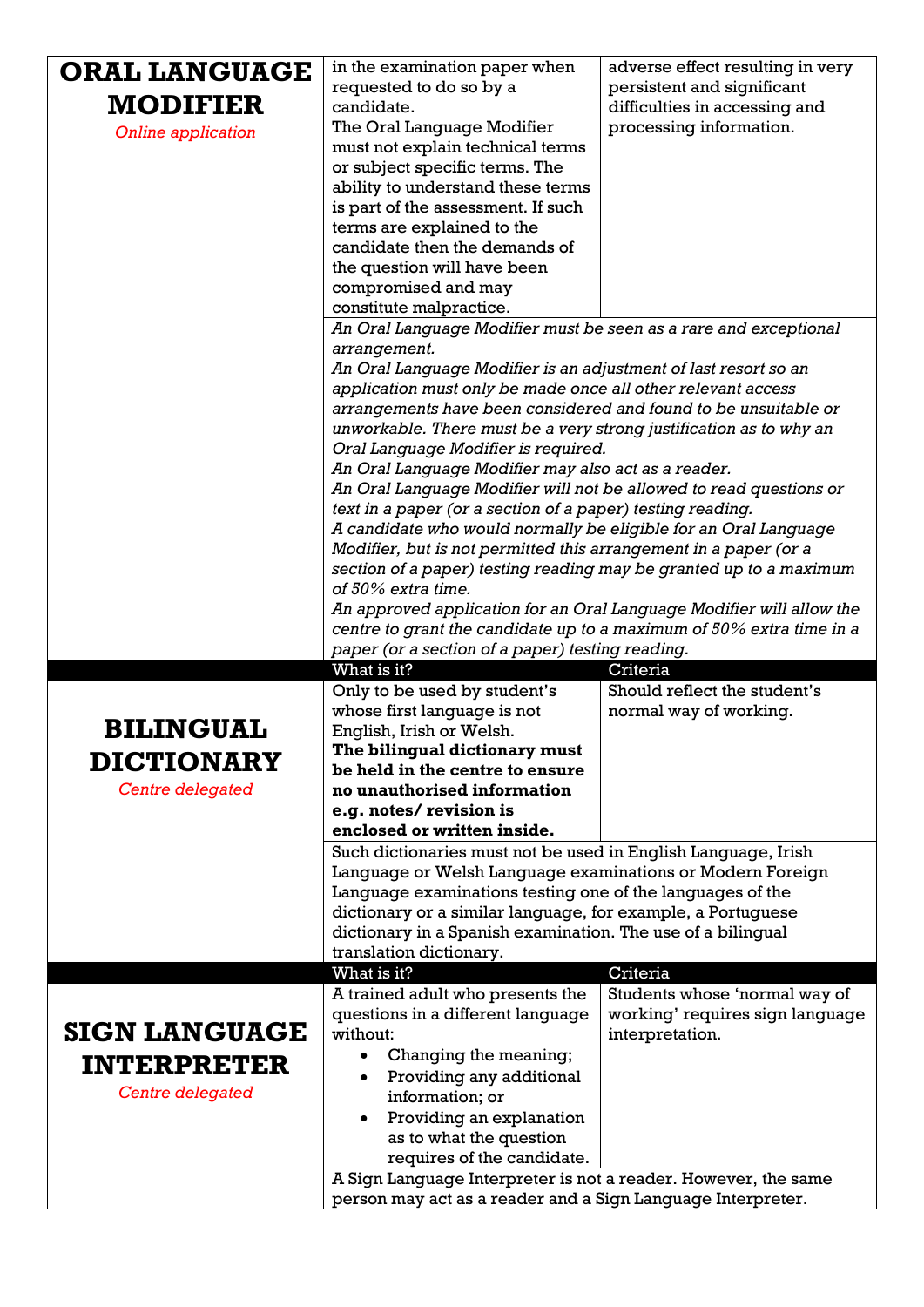|                           | Permission must have been given for the use of a reader and a Sign                                                                                                                                                                                                                                                                                     |                                            |
|---------------------------|--------------------------------------------------------------------------------------------------------------------------------------------------------------------------------------------------------------------------------------------------------------------------------------------------------------------------------------------------------|--------------------------------------------|
|                           | Language Interpreter.                                                                                                                                                                                                                                                                                                                                  |                                            |
|                           | The Sign Language Interpreter can sign the instructions and                                                                                                                                                                                                                                                                                            |                                            |
|                           | questions to candidates taking written papers except in Modern                                                                                                                                                                                                                                                                                         |                                            |
|                           | Foreign Languages or English, Irish or Welsh Language                                                                                                                                                                                                                                                                                                  |                                            |
|                           | examinations.                                                                                                                                                                                                                                                                                                                                          |                                            |
|                           | The Sign Language Interpreter may repeat the translation if                                                                                                                                                                                                                                                                                            |                                            |
|                           | requested to do so by the candidate. An alternative translation of                                                                                                                                                                                                                                                                                     |                                            |
|                           | the carrier language may be provided. However, under no<br>circumstances may an explanation of the question or clarification of                                                                                                                                                                                                                        |                                            |
|                           |                                                                                                                                                                                                                                                                                                                                                        |                                            |
|                           | the carrier language be given. These actions would be deemed as<br>giving the candidate an unfair advantage and may constitute                                                                                                                                                                                                                         |                                            |
|                           | malpractice.<br>Candidates may only sign their answers in question papers or in<br>controlled assessment/coursework where it is possible to finger<br>spell the answers or where the answers involve single words.<br>Sign Language interpretation is done 'live' in the presence of the<br>candidate during the examination in order to allow for the |                                            |
|                           |                                                                                                                                                                                                                                                                                                                                                        |                                            |
|                           |                                                                                                                                                                                                                                                                                                                                                        |                                            |
|                           |                                                                                                                                                                                                                                                                                                                                                        |                                            |
|                           |                                                                                                                                                                                                                                                                                                                                                        |                                            |
|                           |                                                                                                                                                                                                                                                                                                                                                        |                                            |
|                           | candidate's regional variations in BSL/ISL signs.                                                                                                                                                                                                                                                                                                      |                                            |
|                           | Consequently, sign language interpretation cannot be checked by                                                                                                                                                                                                                                                                                        |                                            |
|                           | the awarding body for accuracy. Great care must be taken not to                                                                                                                                                                                                                                                                                        |                                            |
|                           | disadvantage or advantage the candidate.<br>Candidates requiring the use of a Sign Language Interpreter may                                                                                                                                                                                                                                            |                                            |
|                           | need to be accommodated separately in which case a separate                                                                                                                                                                                                                                                                                            |                                            |
|                           | invigilator will be required.                                                                                                                                                                                                                                                                                                                          |                                            |
|                           | What is it?                                                                                                                                                                                                                                                                                                                                            | Criteria                                   |
|                           | The candidate will be sitting                                                                                                                                                                                                                                                                                                                          | The candidate has:                         |
|                           | his/her examination(s) at a                                                                                                                                                                                                                                                                                                                            | An impairment which has                    |
| <b>ALTERNATIVE</b>        | residential address or at a                                                                                                                                                                                                                                                                                                                            | a substantial and long                     |
| <b>SITE</b>               | hospital which is a non-                                                                                                                                                                                                                                                                                                                               | term adverse effect                        |
|                           | registered centre due to,                                                                                                                                                                                                                                                                                                                              | giving rise to persistent                  |
| <b>Centre delegated</b>   | for example:<br>A medical condition                                                                                                                                                                                                                                                                                                                    | and significant                            |
|                           | which prevents the                                                                                                                                                                                                                                                                                                                                     | difficulties; or<br>A temporary illness or |
|                           | candidate from taking                                                                                                                                                                                                                                                                                                                                  | injury at the time of the                  |
|                           | examinations in the                                                                                                                                                                                                                                                                                                                                    | $examination(s)$ .                         |
|                           | centre; or                                                                                                                                                                                                                                                                                                                                             |                                            |
|                           | Social, Mental and                                                                                                                                                                                                                                                                                                                                     |                                            |
|                           | <b>Emotional Needs.</b>                                                                                                                                                                                                                                                                                                                                |                                            |
|                           | The centre must be satisfied that the candidate is able to take                                                                                                                                                                                                                                                                                        |                                            |
|                           | examinations.                                                                                                                                                                                                                                                                                                                                          |                                            |
|                           | The SENCo, or a senior member of staff with pastoral                                                                                                                                                                                                                                                                                                   |                                            |
|                           | responsibilities, must produce written evidence confirming the                                                                                                                                                                                                                                                                                         |                                            |
|                           | need for an alternative site arrangement to a JCQ Centre Inspector<br>upon request.                                                                                                                                                                                                                                                                    |                                            |
|                           | What is it?                                                                                                                                                                                                                                                                                                                                            | Criteria                                   |
|                           | Is not a reader or a scribe. The                                                                                                                                                                                                                                                                                                                       | Students with: poor motor co-              |
|                           | same person may act as a                                                                                                                                                                                                                                                                                                                               | ordination or/and severe vision            |
| <b>PRACTICAL</b>          | practical assistant, a reader                                                                                                                                                                                                                                                                                                                          | impairment.                                |
|                           |                                                                                                                                                                                                                                                                                                                                                        |                                            |
|                           | and/or a scribe as long as                                                                                                                                                                                                                                                                                                                             |                                            |
| <b>ASSISTANT</b>          | permission has been given for                                                                                                                                                                                                                                                                                                                          |                                            |
| <b>Online application</b> | these arrangements.                                                                                                                                                                                                                                                                                                                                    |                                            |
|                           | The regulations for the use of                                                                                                                                                                                                                                                                                                                         |                                            |
|                           | each arrangement must be                                                                                                                                                                                                                                                                                                                               |                                            |
|                           | strictly adhered to.                                                                                                                                                                                                                                                                                                                                   |                                            |
|                           | A practical assistant must not be allowed to carry out physical tasks<br>or demonstrate physical abilities where they form part of the                                                                                                                                                                                                                 |                                            |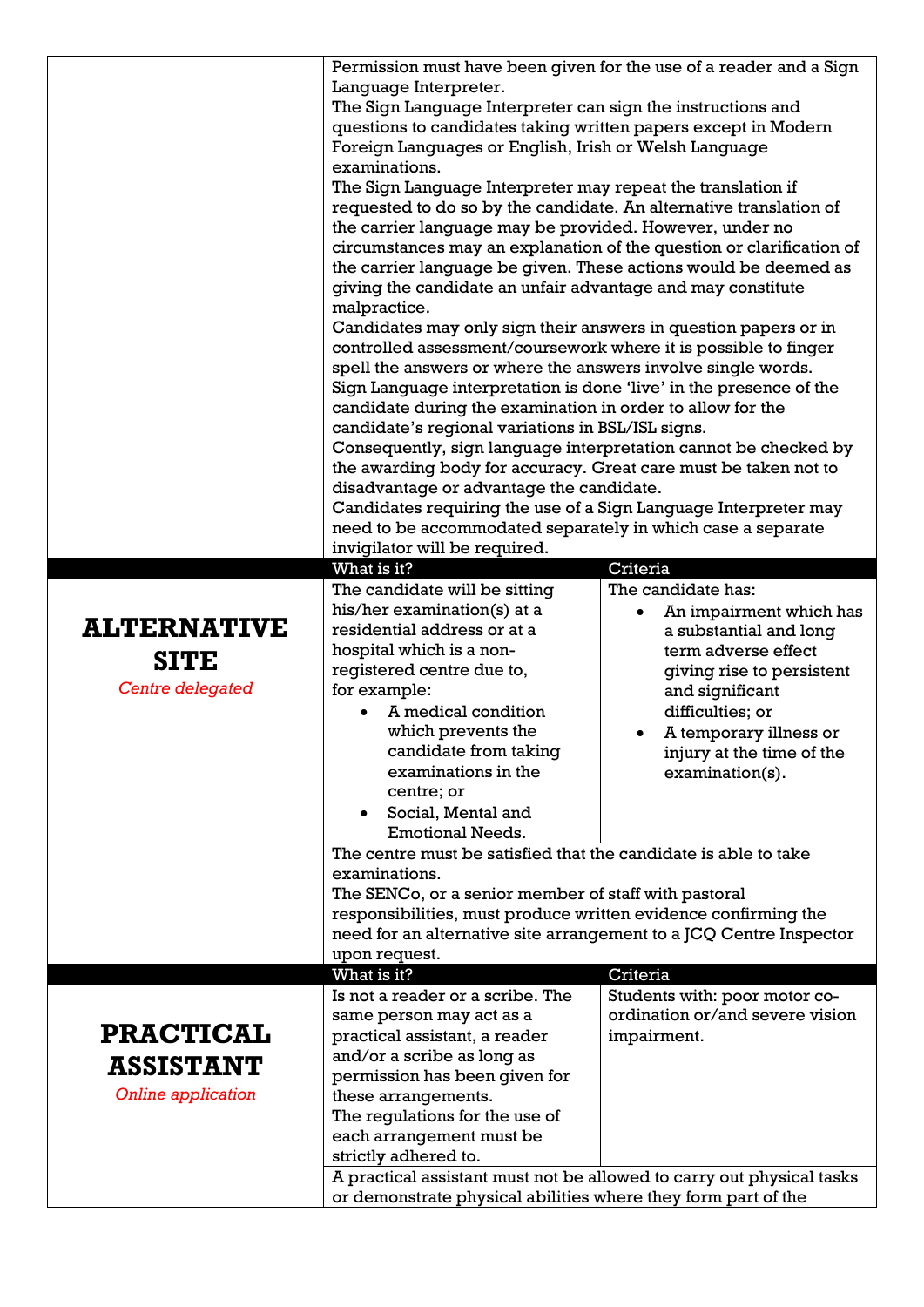|                           | assessment objectives. A practical assistant will not normally be                                                                          |                                   |  |
|---------------------------|--------------------------------------------------------------------------------------------------------------------------------------------|-----------------------------------|--|
|                           | permitted in subjects such as Art & Design, Design & Technology                                                                            |                                   |  |
|                           | and Music.                                                                                                                                 |                                   |  |
|                           | Candidates using a practical assistant in externally set practical or                                                                      |                                   |  |
|                           | written examinations may need to be accommodated separately, in                                                                            |                                   |  |
|                           | which case a separate invigilator will be required.                                                                                        |                                   |  |
|                           | The invigilator must be made aware, prior to the examination, of the                                                                       |                                   |  |
|                           | particular task(s) the practical assistant will be performing.                                                                             |                                   |  |
|                           | What is it?                                                                                                                                | Criteria                          |  |
|                           | An exemption is an agreement reached by an awarding body,                                                                                  |                                   |  |
| <b>EXEMPTION</b>          | before the examination, for a disabled candidate to miss a                                                                                 |                                   |  |
|                           | component or components.                                                                                                                   |                                   |  |
| <b>Online application</b> | An indication will be placed on the candidate's certificate to show<br>that not all of the assessment objectives were accessible.          |                                   |  |
|                           | An exemption will not be granted if an alternative and accessible                                                                          |                                   |  |
|                           | route through a qualification is available to the candidate.                                                                               |                                   |  |
|                           | The centre in the first instance should select 'Other'. This will result                                                                   |                                   |  |
|                           | in an automatic rejection. The centre must then make a referral to                                                                         |                                   |  |
|                           | the relevant awarding body.                                                                                                                |                                   |  |
|                           | The centre must indicate the candidate's disability in order that an                                                                       |                                   |  |
|                           | awarding body has the necessary information to hand when                                                                                   |                                   |  |
|                           | considering an application for an exemption. The awarding body                                                                             |                                   |  |
|                           | must be assured that the exemption is an arrangement of the last                                                                           |                                   |  |
|                           | resort.                                                                                                                                    |                                   |  |
|                           | In Functional Skills English where barriers to access remain,                                                                              |                                   |  |
|                           | candidates can be exempted from up to two of the three assessed<br>components. Such an arrangement does not apply to Functional            |                                   |  |
|                           |                                                                                                                                            |                                   |  |
|                           | Skills ICT and Mathematics qualifications, as these qualifications<br>consist of only one component.                                       |                                   |  |
|                           | What is it?                                                                                                                                | Criteria                          |  |
|                           | Amplification equipment                                                                                                                    | Centres must note that            |  |
|                           | <b>Braillers</b>                                                                                                                           | candidates are only entitled to   |  |
| <b>OTHER</b>              | Closed circuit television                                                                                                                  | the above arrangements if they    |  |
|                           | (CCTV)                                                                                                                                     | are disabled within the meaning   |  |
| <u>ARRANGEMENTS</u>       | Colour naming by the                                                                                                                       | of the Equality Act.              |  |
|                           | invigilator for candidates                                                                                                                 | The candidate is at a substantial |  |
|                           | who are Colour Blind                                                                                                                       | disadvantage when compared        |  |
|                           | Coloured Overlays (this                                                                                                                    | with other non-disabled           |  |
|                           | would also include                                                                                                                         | candidates undertaking the        |  |
|                           | reading rulers, virtual                                                                                                                    | assessment and it would be        |  |
|                           | overlays and virtual                                                                                                                       | reasonable in all the             |  |
|                           | reading rulers)                                                                                                                            | circumstances to provide the      |  |
|                           | Low vision aid/magnifier                                                                                                                   | arrangement.                      |  |
|                           | <b>Optical Character Reader</b>                                                                                                            |                                   |  |
|                           | (OCR) scanners                                                                                                                             |                                   |  |
|                           | Separate invigilation                                                                                                                      |                                   |  |
|                           | within the centre                                                                                                                          |                                   |  |
|                           | In the case of separate invigilation, the candidate's difficulties are                                                                     |                                   |  |
|                           | established within the centre and known to a Form Tutor, a Head of                                                                         |                                   |  |
|                           | Year, the SENCo or a senior member of staff with pastoral<br>responsibilities.                                                             |                                   |  |
|                           |                                                                                                                                            |                                   |  |
|                           | Separate invigilation reflects the candidate's normal way of working<br>in internal school tests and mock examinations as a consequence of |                                   |  |
|                           | a long term medical condition or long term social, mental or                                                                               |                                   |  |
|                           | emotional needs.                                                                                                                           |                                   |  |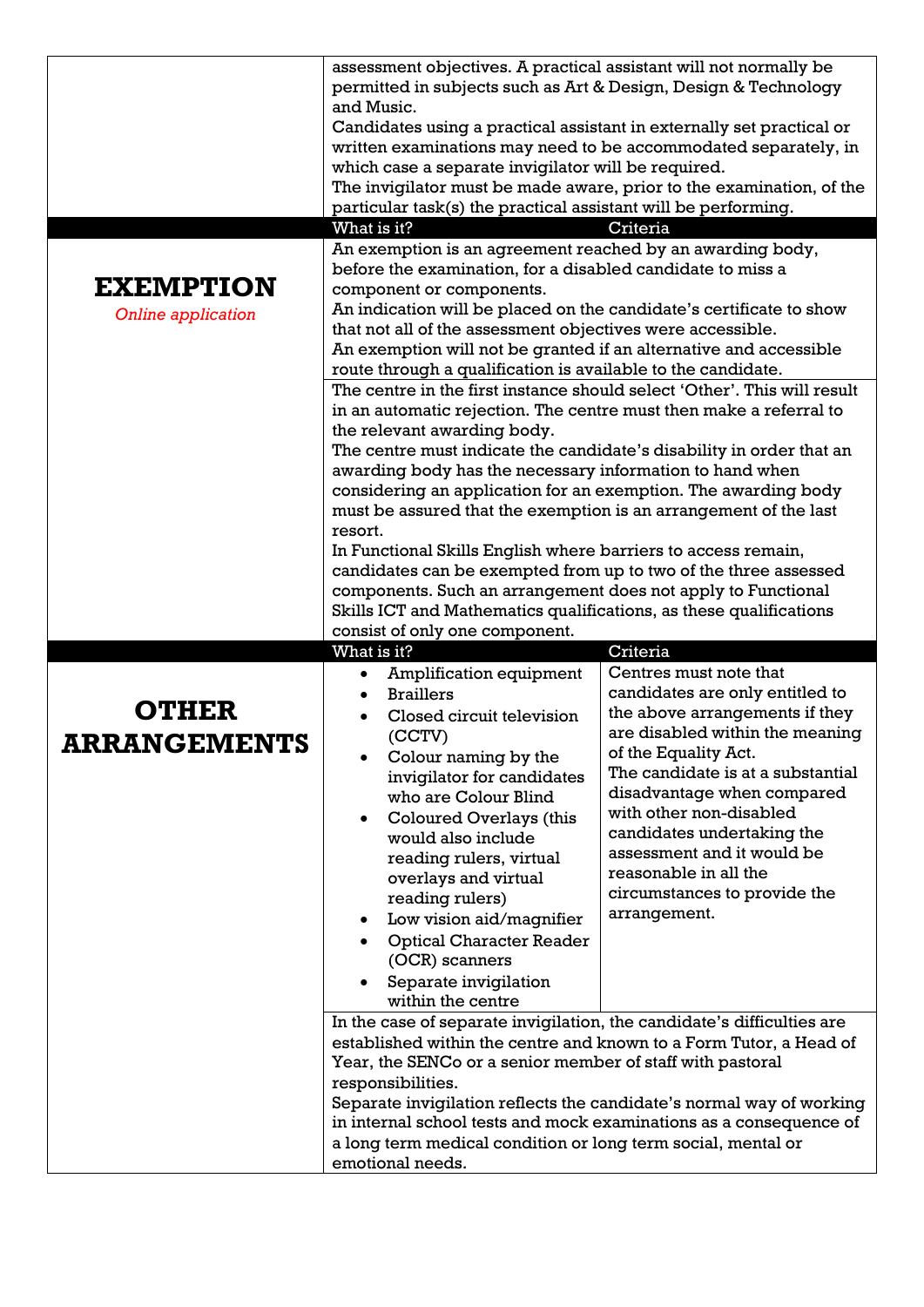# **What evidence is needed to apply for EAA?**

There are a number of pieces of evidence that can be used to apply for EAA to Joint Council for Qualifications (JCQ):

- Form 8 report from Specialist Assessor or Specialist Teaching Assistant
- Previous EAA from Primary Schools/ 11-16 schools and other Education Providers\*
- Subject teachers examples of work as appropriate
- Results of baseline tests e.g. reading/comprehension age, writing tests

\* Please note that only an original, hand-signed Form 8 can be accepted as evidence for Access Arrangements for GCE students transferring from GCSE.

#### **Private Educational Psychologists Reports**

A growing number of parents are having their children assessed by private educational psychologists and submitting the reports to the SENCo as evidence that their child should be awarded extra time, or EAA.

Private educational psychologist's reports cost a significant amount of money. This therefore means that parents who are unable to obtain a private report through their financial circumstances are put at a disadvantage. As an exam centre we must be consistent in our decisions and ensure that no student is '**either given an unfair advantage or be disadvantaged by any arrangements put in place**'. Often private educational psychologists, recommend that children should receive EAA which can be in conflict with what the centre tester (Specialist Assessor) recommends and can also be in conflict with the current JCQ regulations.

As a centre we request that if parents wish to undertake a private assessment that they contact the SENCO in the first instance to establish whether such a report can be used for access arrangements purposes.

We will also look for evidence of a history of need. This will be from subject teachers and previous education institutions.

#### **Medical letters**

Medical letters can help to provide an evidence of need for a student, but a note from a medical professional does not mean an automatic entitlement to EAA. As with private Educational Psychologist reports, medical notes often provide recommendations to schools that are in conflict with the JCQ regulations. However, we will also require further evidence of need.

#### **Procedures**

How students would be identified for Exam Access Arrangements:

- They would have had EAA at KS2 for their SAT's
- They received EAA for GCSE exams and have commenced in the Sixth Form
- From baseline testing completed in Key Stage 3
- Parental Referral
- Subject Teacher Referral
- Information from previous schools

#### **KS2 SAT EAA**

Students who have EAA at KS2 will be screened for EAA at KS3 for KS4. Although they may have received EAA at KS2, it doesn't necessarily mean that they automatically receive it in secondary school because their needs may have changed. For example, a student who had a Reader for KS2 may not qualify for a Reader at KS4 because their reading has improved to the extent it does not meet the exam board criteria.

#### **Baseline Testing in Year 7**

All students in Year 7 are tested for Reading and Spelling in Years 7, 8 and 9. These tests can help identify learning difficulties such as dyslexia. The SENCo will contact parents where this is the case, do further testing, and if necessary put appropriate interventions into place.

# **Parent Referral**

Parents can contact the school to ask for advice about testing if they have concerns with the progress and learning of their child. Once contact has been made with the parent, the SENCO will investigate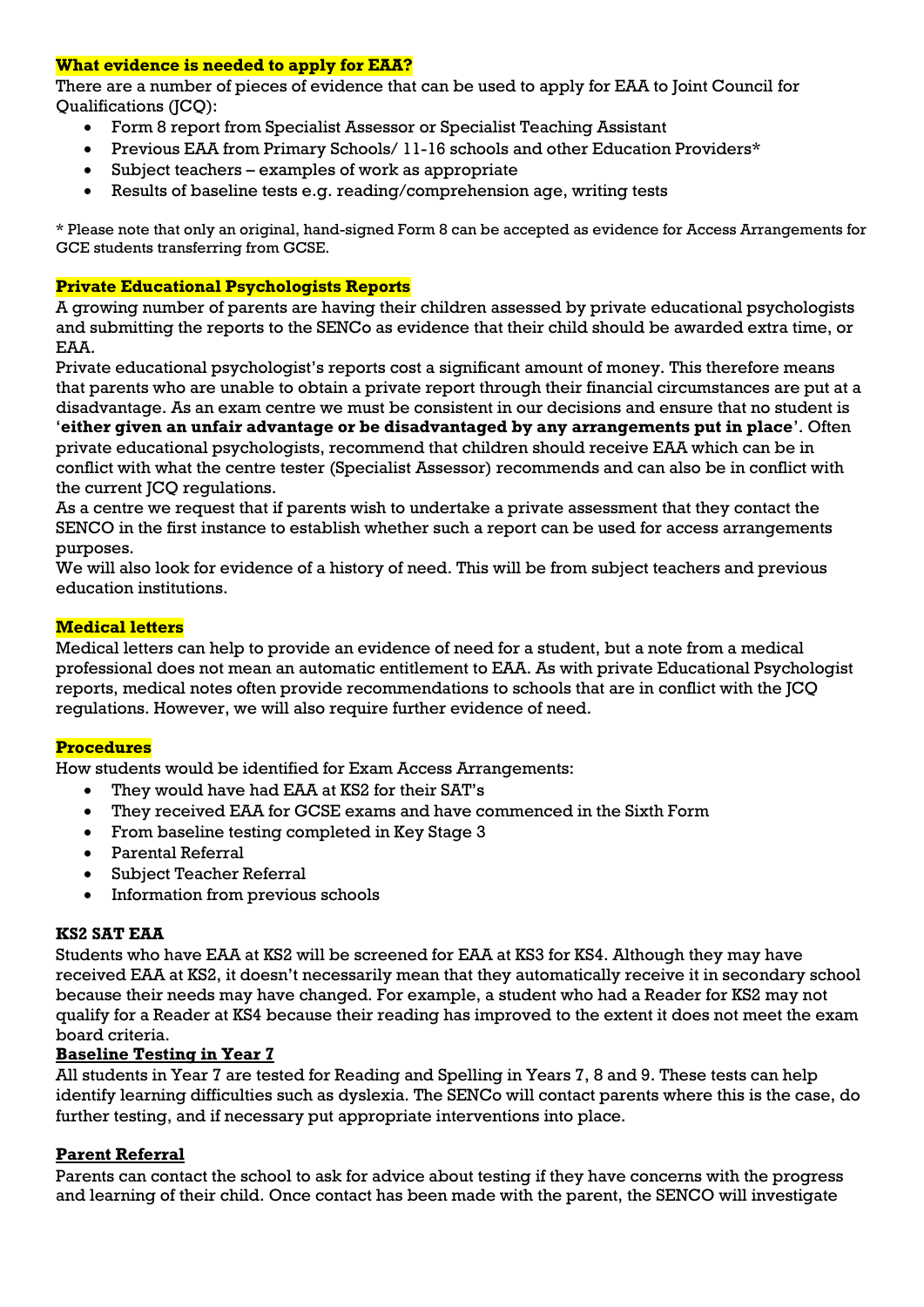their concerns by contacting the student's teachers to gain information. Following this, a decision will be made as to whether it is appropriate to test a student.

# **Teacher Referral**

As with Parent Referrals, teachers can refer a student to the SENCo where they have concerns about the learning and progress of a student in their class. All of the student's current teachers will be asked to give feedback to gain information, and following this a decision will be made as to whether to test a student for EAA. Where a teacher thinks that a student requires extra time, they are asked to get the student to change the colour of the pen that they are using once the allotted time is up, and continue writing until they are finished. This is then used as proof to JCQ and the exam boards of a history of need. Teachers are asked to refer students to the SENCo initially if they feel that a child may be dyslexic rather than contacting parents about their concerns. The SENCo will then contact the parents if the concerns are founded.

# **How do staff and parents know whether a student has Exam Access Arrangements?**

Teaching and support staff can access the list on the Data System. It is updated whenever students become entitled to it. The information about results of assessments for EAA are kept confidentially in line with school policy, are shared on a need to know basis.

Staff can visit the Data System and go to **Student Lists > Student Groups > Acc. Arr** to see a list of all students with Access Arrangements.

Access Arrangements are also listed on an individual's summary page and in the SEN/D tab of the individual.

Staff can also check on students with Access Arrangements in class lists on the register. Students with Access Arrangements will have the following symbol:

# Æ

Parents will be informed of any tests results via a letter home which states what they are entitled to, why and when.

# **How are Exam Access Arrangements applied for?**

Access Arrangements last for approximately 26 months. Therefore students who are tested at the end of Year 9 / start of Year 10 as the EAA would then be in place for GCSE examinations. Similarly, testing of Sixth Form students would ensure that the EAA would be in place for the duration of their courses. There are two main methods for applying for Access Arrangements – through testing by a Specialist Assessor or through a Centre File record.

#### **Specialist Assessment**

The SENCo will work with a Specialist Assessor to complete the JCQ 'Form 8'. Section A is completed by the SENCo, in conjunction with school staff, prior to testing. Section C is where the Assessor would list test scores following Assessment and the identified Access Arrangements are listed in Section B of Form 8.

The Specialist Assessor will assess students using a variety of nationally recognised tests which could include:

- Wechsler Individual Achievement Test (WIATT II)
- Detailed Assessment of Speed of Handwriting (DASH)
- British Picture Vocabulary Scales (BPVS)
- Comprehensive Test of Phonological Processing 2 (CTOPP)
- Phonological Assessment Battery

The tests that the Specialist Assessor uses are replaced/upgraded periodically in line with current practice. The test that the Specialist Assessor uses depends very much upon the type of barrier to learning that the student may have. Should the student need further testing to assess for other learning issues or further EAA, the Specialist Assessor will arrange this. Following a report produced by the Specialist Assessor an application is made to the Exam Boards for permission to implement the specified arrangement/s.

Students are tested formally in April/May of Year 9 in order to comply with the 26 month rule; so that any permitted exam access arrangements are in place for the full GCSE period of both Year 10 and 11.

# **Centre File Note**

A Centre file note is a method that does not require Specialist Assessment or a Form 8. Centre File notes need to evidence clearly the need of the student and evidence that it is a normal way of working